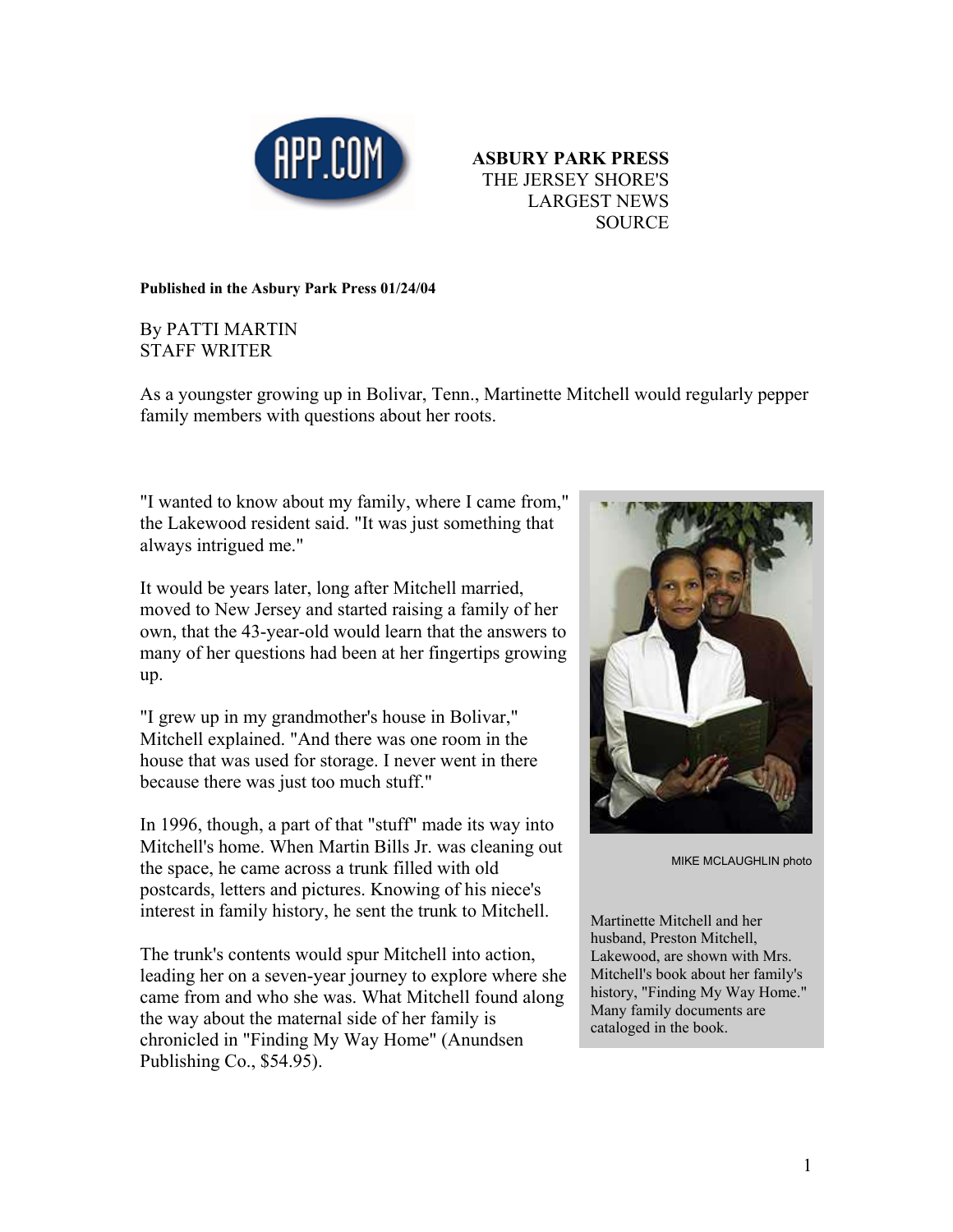"I never intended to write a book at the start," said Mitchell, who is a home-based statecertified child-care provider. "But along the way, I realized that it was important to record the information not only for myself, but for my children and my children's children."

As she starting sorting the information in the trunk, Mitchell was amazed at what she found: there were letters written to her great-great-grandfather from his brothers; there were military records; postcards provided a snapshot of where family members had lived and visited.

"It was a great gift. . .but I wanted to know more," Mitchell said. "With every bit of information I learned, I wanted more. Once one question was answered, another came up. I was hooked."

"Finding My Way Home," Mitchell is quick to point out, concentrates only on her mother's side of her family. For years, Mitchell worried that she would never be able to complete her family tree because her biological father never acknowledged her as his own.

"But I realized that I had a history that deserved recognition," Mitchell said, during an interview at her home. "I am part of the Bills and Harkins, Martin and Brown, Moore and Oswald and Rivers and Napier families. For that, I am very proud."

Early on in her quest, Mitchell became Internet savvy. She posted queries on genealogy Web sites. She discovered the Federal Population Census Schedules that provided an abundance of information. She learned how to find marriage and death records. And, of course, she relied on her grandmother Ophelia Bills.

"Over the years, I was learning more and more, putting together a better picture of who I was, where I came from," Mitchell recalled. "But I still wasn't planning a book."

That changed the day Mitchell received information in the mail from author Katie Brown Bennett, who was working on a book about the Brown family and plantation owner John H. Bills.

In her book, Mitchell describes the information she received:

*"Katie sent a copy of my Great Great Grandmother Emiline and her son Mitchell's original Bill of Sale as slaves. So many emotions flooded my mind and body.* 

*For me to actually hold a copy of this transaction, which had transpired between two slave owners, was an awakening in me.* 

*A tangible item that represented the humiliation, the pain and the suffering of my ancestors was right in my hands!*